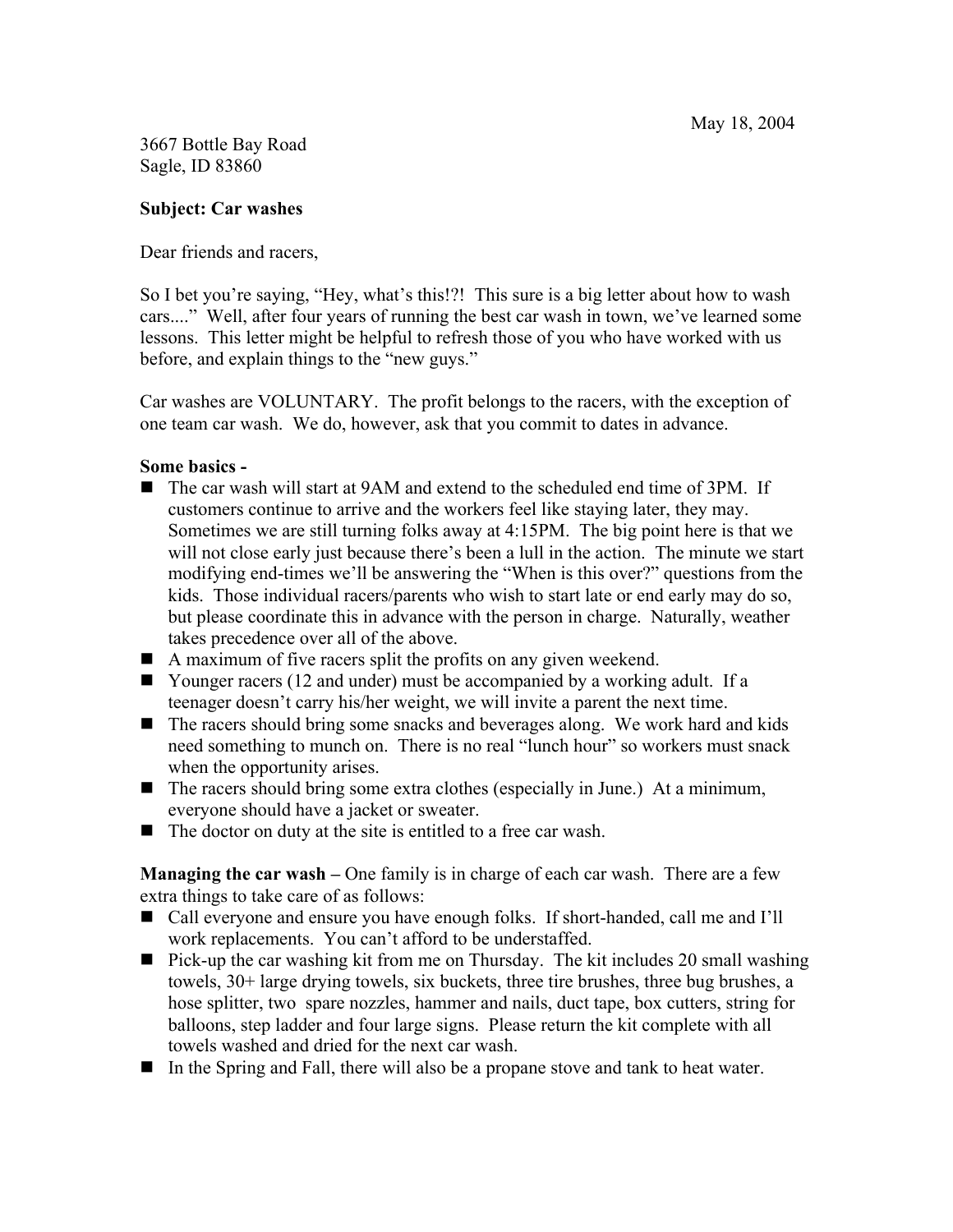- Each team must bring the following, which is not included in the kit: car wash kit: soap (buy the real stuff), balloons, two long hoses with good nozzles, money box or envelope and two water heating pots (during cooler weather.)
- $\blacksquare$  Have a sign-in sheet. Everyone should try to arrive by 8:45 AM to help with set-up. Pay starts at 9 AM. At the end of the day the car wash leader will pay pro-rata shares for the time spent by each racer. Here's an example of how to divide the money. Assume earned \$382 at this car wash. We split the money based upon time spent at the car wash. When we totaled the time spent by all the children (parents weren't part of the equation), I came up with 28.5 hours. This equated to 57 half-hours. I then divided the \$382 by 57 (\$6.70) and multiplied that figure times the number of \_ hours each camper worked. The profit break-out was:

| <b>Name</b> | <b>Hours</b> | <b>Profit</b> |
|-------------|--------------|---------------|
| #1          | 5.5          | \$38.65       |
| #2          | 5.5          | \$38.65       |
| #3          | 6            | \$40.20       |
| #4          | 6            | \$40.20       |
| #5          | 5.5          | \$38.65       |

The math is simpler now, since we only allow five racers per car wash.

## Setting-up the car wash –

- The manager should arrive about 8:40 AM.
- Unload and get the water heating (cold weather)
- Get all of the hoses set and buckets full BEFORE putting up the signs
- **Organize into three car washing teams.** Ensure there is someone tall in every team. Ensure there is an adult in every team. Team assignments last all day. This is an important concept, both for the purpose of taking breaks and to ensure work is equally distributed. Sometimes best friends work best if on different teams.
- Open at 9 AM (or earlier if ready).

# During the car wash -

- Constantly clean and refill water buckets. Dirty water ruins cars.
- $\blacksquare$  Keep hot water boiling.
- Manage towels. You will run out of towels unless you pay attention to drying them. Keep them in sunny areas, spread them out and suspended them on bushes or walls.
- Make sure only the tire buckets are used for tires.
- KIDS DO NOT GET TO MAN THE HOSES! This is an important concept. If this team had their way the adults would wash cars while they supervised and had water fights (right kids?).
- Likewise, only adults may use bug brushes and scrub pads. We've had instances of modified paint jobs, which later required rubbing compound and wax. Always ask the owner before using a car brush.
- Every car is greeted by one of our racers (The "melt their hearts" concept).
- Each car is thoroughly inspected. We like the kids to inspect, that way they learn about quality. The inspector then tells the customer that the job is done (more melted hearts).